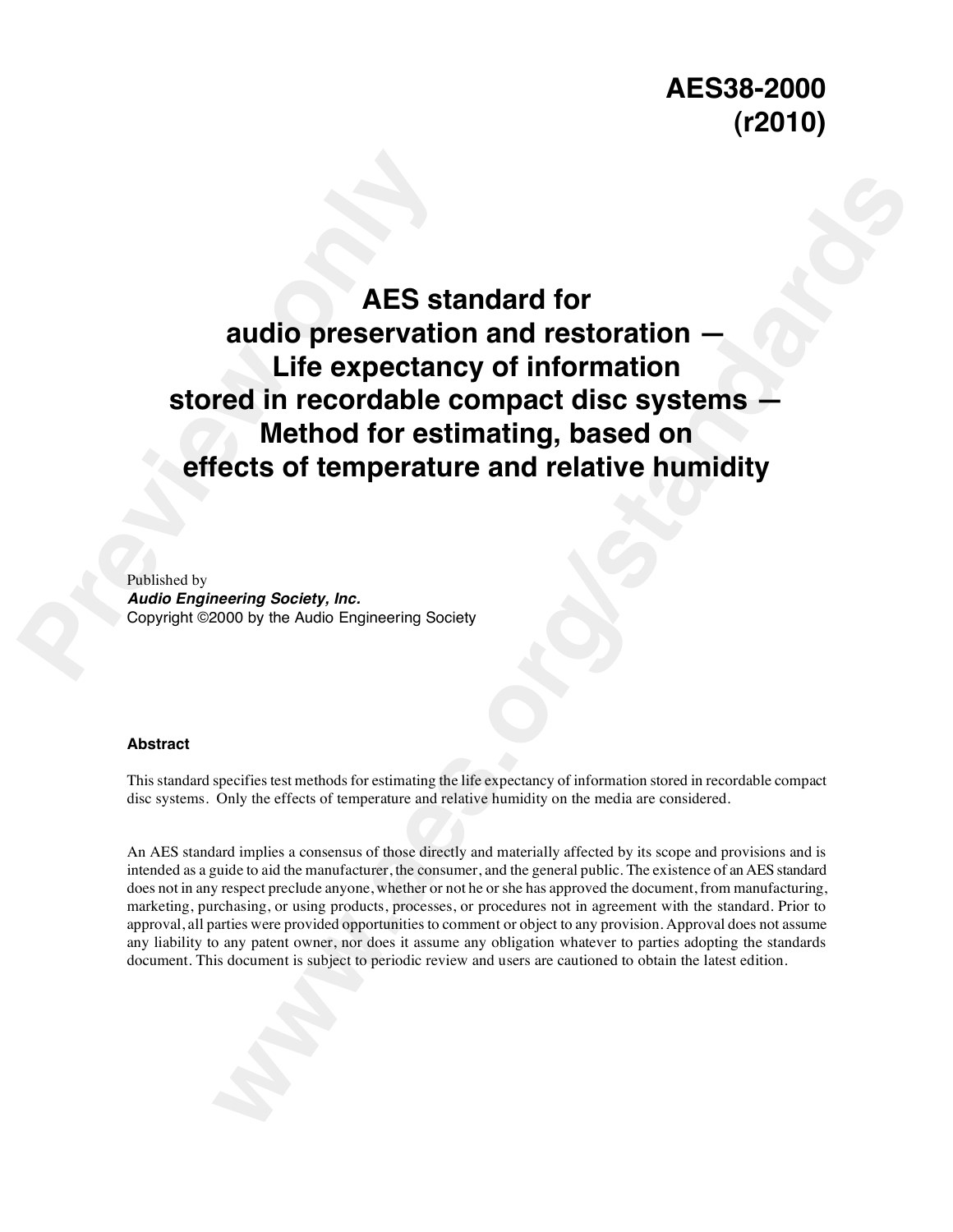$-2-$ 

# **Contents**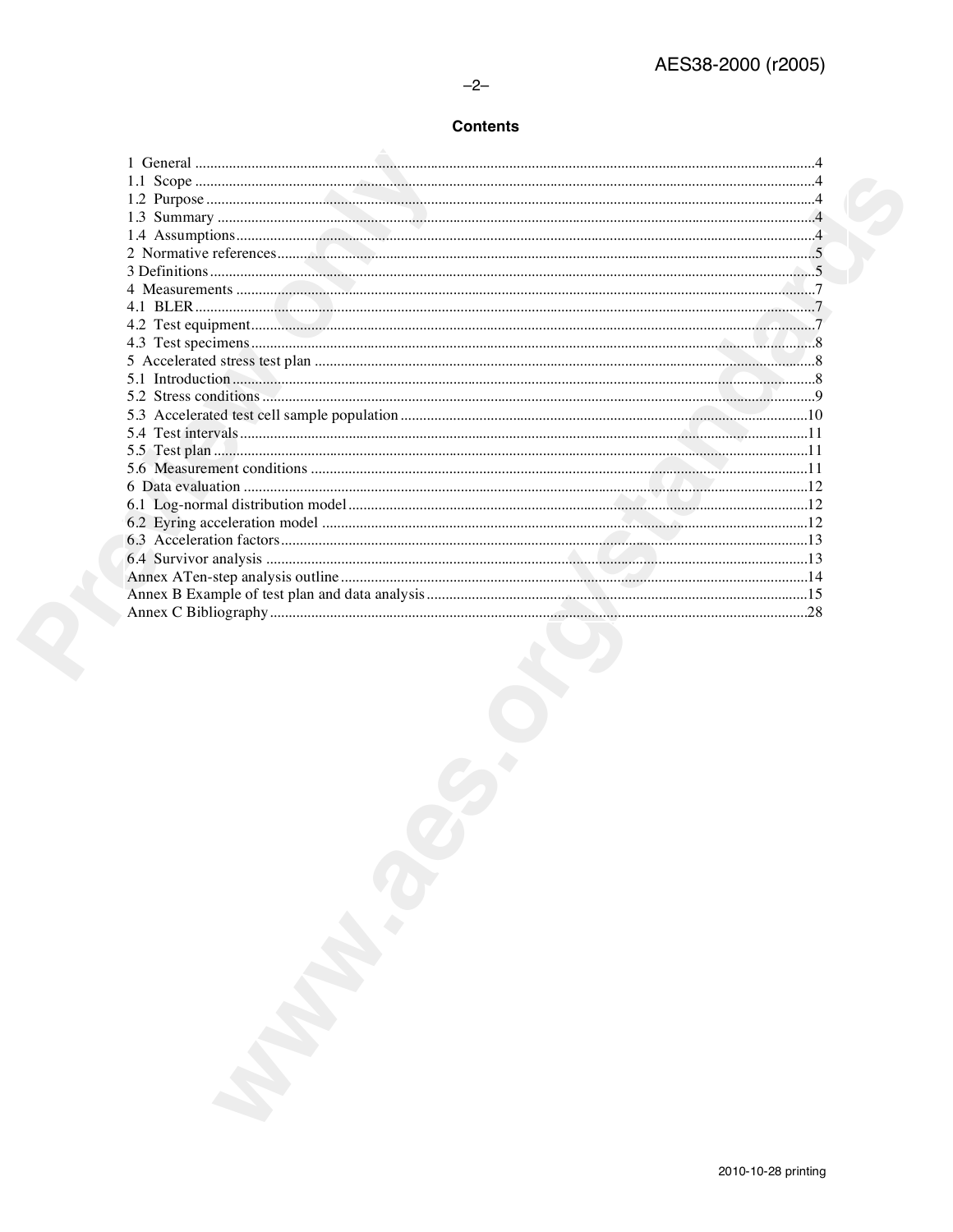# –3–

# **Foreword**

[This foreword is not a part of AES *standard for audio preservation and restoration — Life expectancy of information stored in recordable compact disc systems — Method for estimating, based on effects of temperature and relative humidity,* AES38-2000.]

[This foreword is not a part of AES *standard folinformation stored in recordable compact disc syste and relative humidity, AES38-2000.]<br>This standard was prepared by the SC-03-03 Wc Subcommittee on the Preservation and Re* word in reviewable compact dist systems — alreaded for exhuating, baned on official of inproperties<br>wands) . AESS 2000.]<br>was negative to the SCO 40 Working Group on Optical Systems and Media of the SCO and a standard by th This standard was prepared by the SC-03-03 Working Group on Optical Systems and Media of the SC-03 Subcommittee on the Preservation and Restoration of Audio Recording as part of project AES-X53, Test methods for estimating the life expectancy of information stored in recordable compact disc systems based on effects of temperature and relative humidity. The standard was developed as part of project AES-X80, Liaison with ANSI/PIMA IT9-5.

The writing group was lead by William Murray.

William Murray, chair SC-03-03 1999-12-24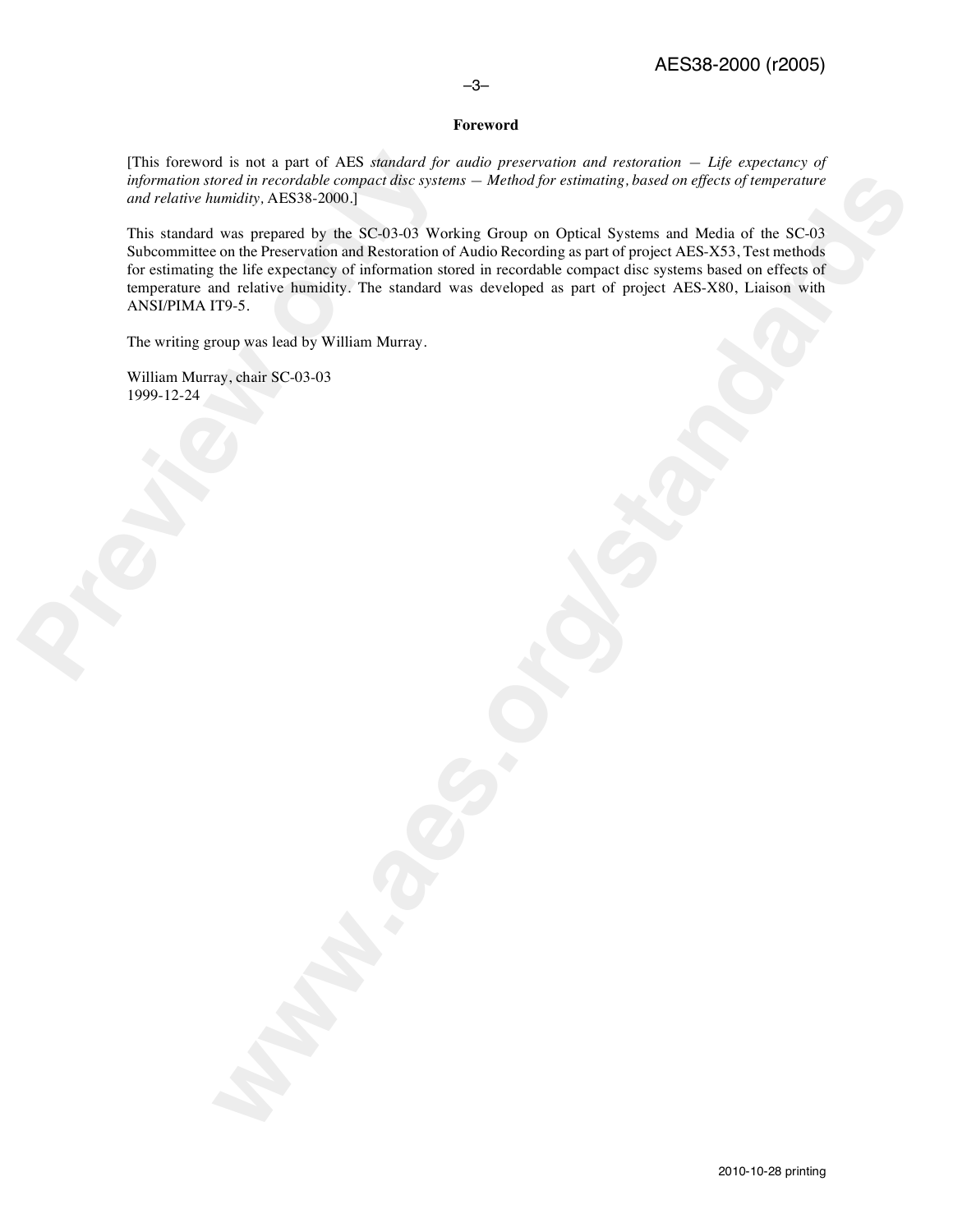# **AES**<br>
for audio preserva<br>
Life expectar<br>
stored in recordable<br>
Method for es<br>
effects of temperature<br>
1 General<br>
11 Scope<br>
This standard specifies test methods for estimating the<br>
disc systems. Only the effects of tempera **Example 18 and 18 and 18 and 18 and 18 and 18 and 18 and 18 and 18 and 18 and 18 and 18 and 18 and 18 and 18 and 18 and 18 and 18 and 18 and 18 and 18 and 18 and 18 and 18 and 18 and 18 and 18 and 18 and 18 and 18 and 18 AES standard for audio preservation and restoration — Life expectancy of information stored in recordable compact disc systems — Method for estimating, based on effects of temperature and relative humidity**

–4–

# **1 General**

#### **1.1 Scope**

This standard specifies test methods for estimating the life expectancy of information stored in recordable compact disc systems. Only the effects of temperature and relative humidity on the media are considered.

The standardized life expectancy estimated using this model is defined for discs maintained at 25  $^{\circ}$ C and 50 % RH. Discs exposed to more severe conditions of temperature and humidity are expected to experience a shorter life. The test plan documented in this standard does not attempt to model degradation due to exposure to light, corrosive gases, contaminants, or mishandling, and variations in the playback subsystem.

#### **1.2 Purpose**

The purpose of this standard is to establish a methodology for estimating the life expectancy of information stored in recordable compact disc systems. This methodology provides a technically and statistically sound procedure for obtaining and evaluating accelerated test data. The methodology deals only with the effects of temperature and humidity on the retrievability of stored information. For this reason, this standard is primarily directed to those storage applications, for example, libraries and archives, in which exposure to other influences potentially detrimental to information life expectancy, such as chemical agents, intense light sources, and improper handling, is controlled and minimized.

NOTE It is possible that audio information can be played back using error correction from a disc that has exceeded its life expectancy according to this standard.

#### **1.3 Summary**

A sampling of eighty recorded discs is divided into five groups according to a specified plan. Each group of discs is exposed to one of five stresses, which are combinations of temperature and relative humidity. Periodically during the course of the exposure, each disc from each stress group has its block error rate measured. Data collected at each test interval for each individual disc are used to determine a lifetime for that disc. The disc lifetimes at each stress are fitted to a log-normal distribution to determine a mean lifetime for the stress. The resulting five mean lifetimes are regressed against temperature and relative humidity according to an Eyring acceleration model. This model is then used to estimate the distribution of lifetimes at a usage condition

#### **1.4 Assumptions**

The validity of the procedure defined by this standard relies on three assumptions. It is assumed that the sample life distribution is appropriately modeled by the log-normal distribution. Also, it is assumed that the kinetics of the dominant failure mechanism are appropriately modeled by an Eyring acceleration model. Finally, it is assumed that the dominant failure mechanism acting during use is the same as that at the accelerated conditions. Hamada and